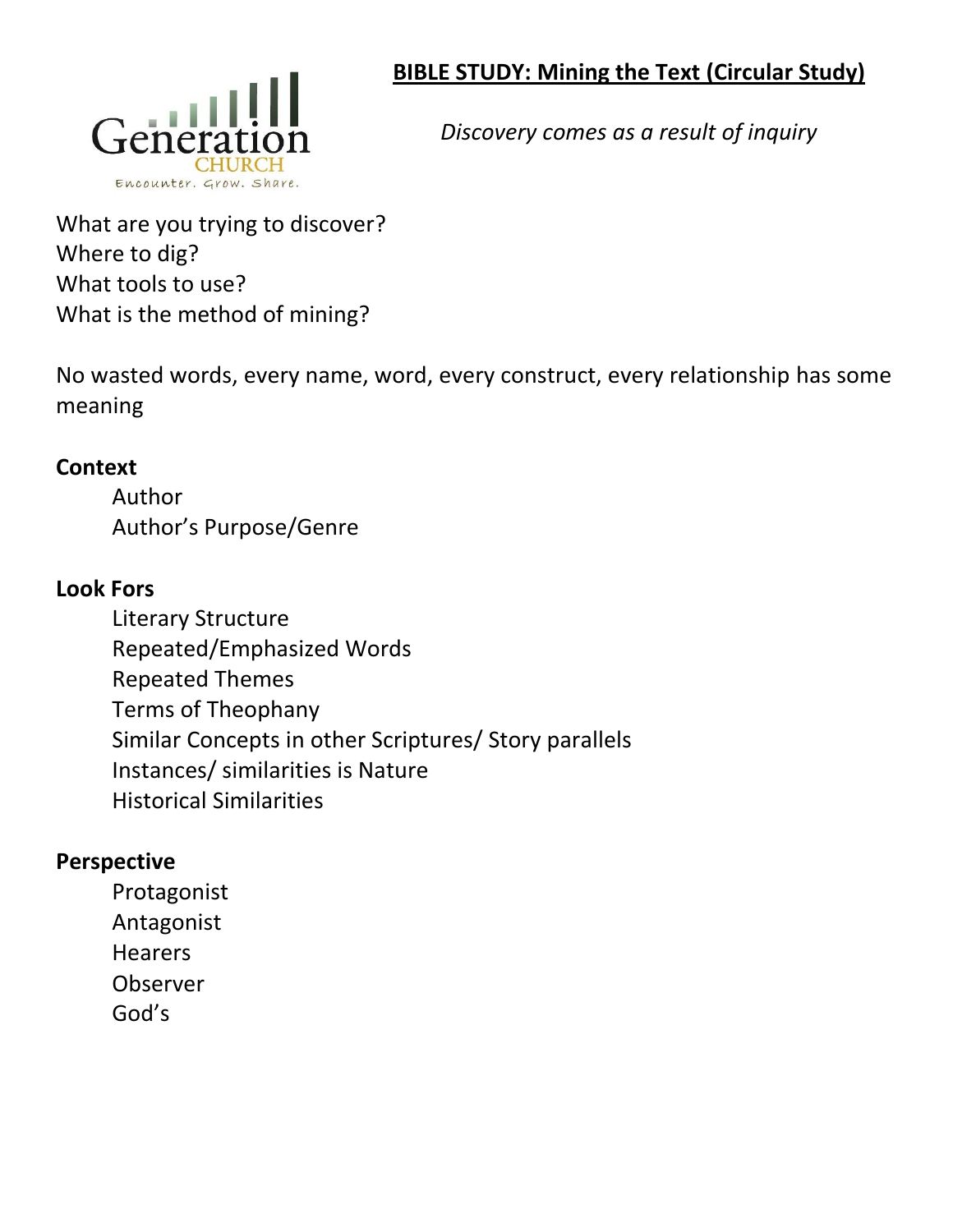- Joh 21:1 After these things Jesus shewed himself again to the disciples at the sea of Tiberias; and on this wise shewed he *himself*.
- Joh 21:2 There were together Simon Peter, and Thomas called Didymus, and Nathanael of Cana in Galilee, and the *sons* of Zebedee, and two other of his disciples.
- Joh 21:3 Simon Peter saith unto them, I go a fishing. They say unto him, We also go with thee. They went forth, and entered into a ship immediately; and that night they caught nothing.
- Joh 21:4 But when the morning was now come, Jesus stood on the shore: but the disciples knew not that it was Jesus.
- Joh 21:5 Then Jesus saith unto them, Children, have ye any meat? They answered him, No.
- Joh 21:6 And he said unto them, Cast the net on the right side of the ship, and ye shall find. They cast therefore, and now they were not able to draw it for the multitude of fishes.
- Joh 21:7 Therefore that disciple whom Jesus loved saith unto Peter, It is the Lord. Now when Simon Peter heard that it was the Lord, he girt *his* fisher's coat *unto him*, (for he was naked,) and did cast himself into the sea.
- Joh 21:8 And the other disciples came in a little ship; (for they were not far from land, but as it were two hundred cubits,) dragging the net with fishes.
- Joh 21:9 As soon then as they were come to land, they saw a fire of coals there, and fish laid thereon, and bread.
- Joh 21:10 Jesus saith unto them, Bring of the fish which ye have now caught.
- Joh 21:11 Simon Peter went up, and drew the net to land full of great fishes, an hundred and fifty and three: and for all there were so many, yet was not the net broken.
- Joh 21:12 Jesus saith unto them, Come *and* dine. And none of the disciples durst ask him, Who art thou? knowing that it was the Lord.
- Joh 21:13 Jesus then cometh, and taketh bread, and giveth them, and fish likewise.
- Joh 21:14 This is now the third time that Jesus shewed himself to his disciples, after that he was risen from the dead.
- Joh 21:15 So when they had dined, Jesus saith to Simon Peter, Simon, *son* of Jonas, lovest thou me more than these? He saith unto him, Yea, Lord; thou knowest that I love thee. He saith unto him, Feed my lambs.